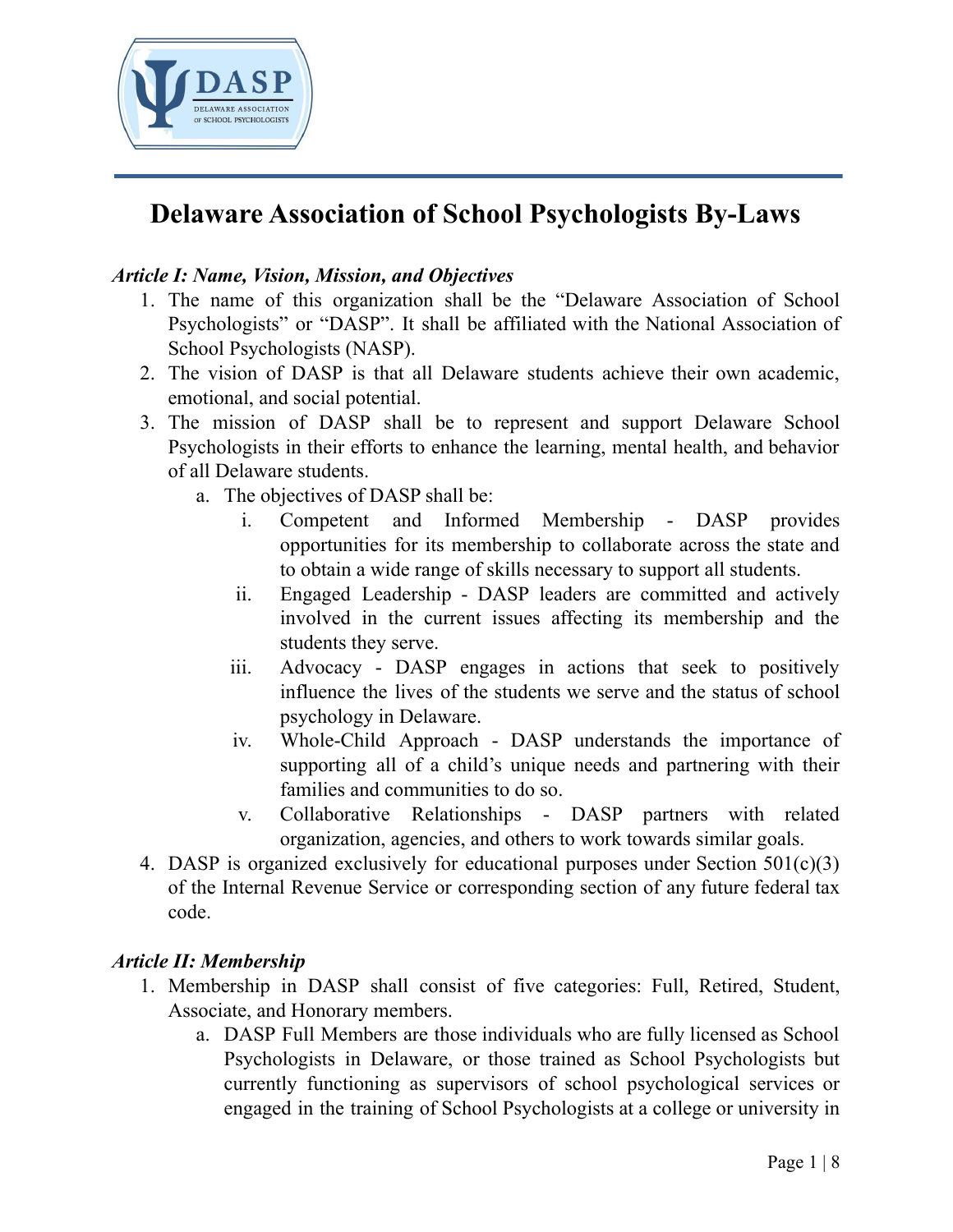

Delaware. Full members shall be entitled to all the rights and privileges of DASP membership.

- b. DASP Retired Members are those individuals who were licensed as School Psychologists in Delaware and have now retired from the field of education and are no longer employed on a full-time basis. Retired members shall be entitled to all the rights and privileges of DASP membership.
- c. DASP Student Members are those individuals who are currently enrolled as students and do not yet hold School Psychology certification or licensure. Student members shall have voting privileges in all matters affecting DASP, except in the election of officers and proposed revisions of the by-laws of DASP, and shall not serve as officers of DASP.
- d. DASP Associate Members are those individuals having an interest in School Psychology (e.g., School Counselors, other professionals, School Psychologists licensed in another state, parents, etc.). Associate members shall be non-voting members and may not hold a DASP office.
- e. DASP Honorary Members are those individuals not currently functioning as School Psychologists who have been recognized as providing significant support to the field of school psychology. Such individuals shall be nominated yearly by the DASP President, with their nomination approved by a simple majority of the Executive Board. Honorary DASP members shall be non-voting members and may not hold a DASP office. Note: Traditionally, Delaware Department of Education representatives acting as Liaisons to DASP have been granted Honorary DASP membership.
- 2. Application for membership in DASP shall be made to the Membership and Communication Chairperson on a yearly basis.
- 3. The Membership and Communication Chairperson will recommend acceptance or rejection of DASP members to the Executive Council. A simple majority vote of the Executive Council will be used to ratify membership recommendations.
	- a. Membership shall become effective upon payment of dues to DASP.
	- b. Violation of the NASP Code of Ethics may result in a rejection of membership.
- 4. Membership may be terminated by the Executive Council for any of the following reasons:
	- a. Non-payment of DASP dues
		- i. Members may be reinstated upon payment of DASP dues
	- b. Violation of the NASP Code of Ethics: violation charges are to be presented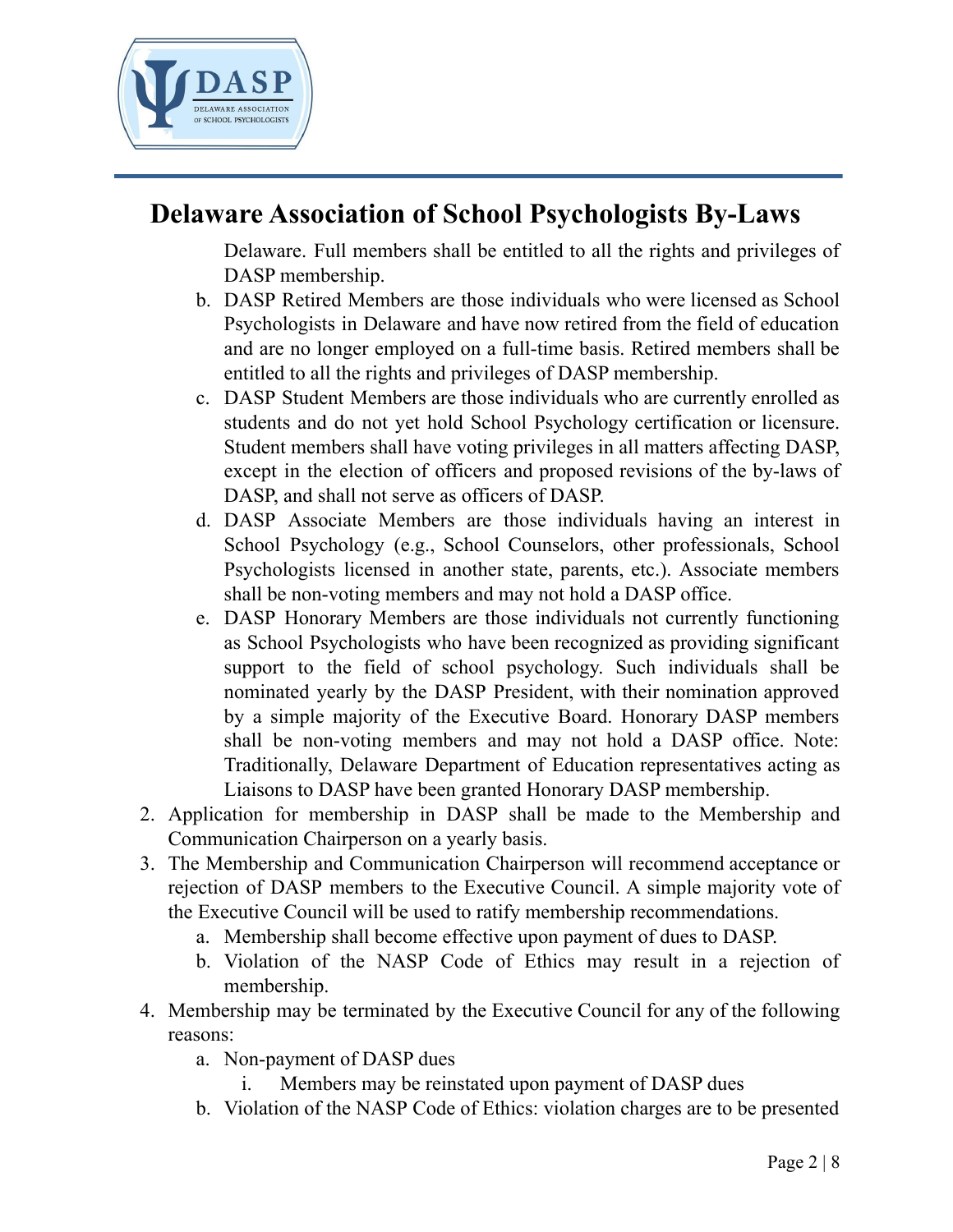

to the Executive Council, and the Executive Council will determine membership status after charges are reviewed.

- c. A member of the Executive Board may be removed from their position if they are found to be in violation of the NASP Code of Ethics or if they are found to be derelict in their duties to DASP. The violation charges are to be presented to the Executive Council. After the charges are reviewed, a member of the Executive Board may be removed with simple majority vote, using the rules as set forth in Article VII.
- 5. DASP is committed to a policy of nondiscrimination and the promotion of equal opportunity, fairness, justice, and respect for all persons. DASP works to ensure that the association, graduate education programs, and settings in which school psychologists work are safe and welcoming and provide equal opportunity to all persons regardless of actual or perceived characteristics, including race, ethnicity, color, religion, ancestry, age, national origin, immigration status, socioeconomic status, language, disability, gender, gender identity, gender expression, sexual orientation, cognitive capabilities, social–emotional skills, developmental level, chronic illness, or any other personal identity or distinguishing characteristic. Discrimination is defined as acting toward people in a manner that results in adverse impact because they share similar characteristics or because they are from specific groups.

### *Article III: Executive Council*

- 1. The elected officers of DASP, comprising the Executive Council, shall be: President, Past-President, President-Elect, Secretary, and Treasurer.
	- a. It shall be the duty of the President to preside at all meetings of DASP, to appoint non-elected members of the executive board, and to execute the affairs of DASP as determined by the membership.
	- b. It shall be the duty of the Past-President to serve on the Executive Council. The Past-President shall also serve as the SPOTY Chair. Additional duties may be assigned at the discretion of the current President.
	- c. It shall be the duty of the President-Elect to preside at meetings of DASP during the temporary absence or incapacity of the President. The President-Elect shall also serve as the Audit Chair. Additional duties may be assigned at the discretion of the current President.
	- d. It shall be the duty of the Secretary to keep the minutes of all business meetings, executive board meetings, and executive Council meetings, as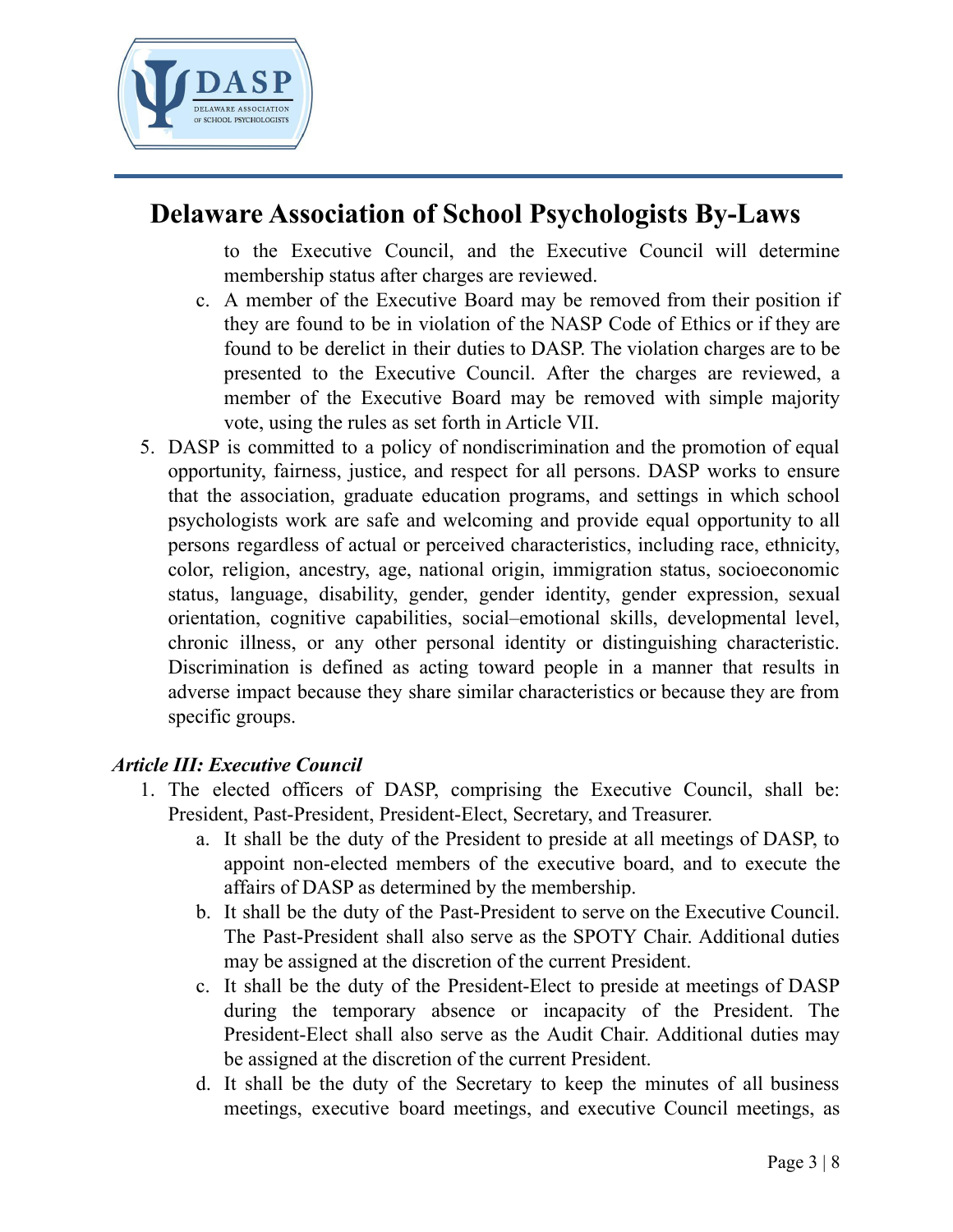

well as conduct all official correspondence of DASP. Duties also include maintaining the list of current district liaisons for communication purposes when needed by other DASP Board Members or sub-committee chairs.

- e. It shall be the duty of the Treasurer to have custody of all funds of DASP. The Treasurer will sign checks and distribute funds as authorized by the DASP Executive Council. The Treasurer will keep records of all receipts and disbursements. The President will appoint a committee for the purpose of conducting an annual audit of the previous fiscal year bookkeeping. Results of the audit will be reported to the Executive Council as well as the membership.
- 2. Elections
	- a. An ad-hoc nominating committee will present a slate of nominees for all elected position vacancies in that election cycle.
	- b. Nominations may be made by any Full or Retired DASP member in good standing.
	- c. A quorum consisting of one-fifth of the general voting membership (refer to Article II – Membership) must participate in the vote for each elected position.
	- d. A plurality of votes shall determine the outcome of each elective office.
- 3. Terms of Office
	- a. The Secretary and Treasurer of DASP shall serve for two year terms commencing July 1 of the fiscal year for which they are elected. Successive terms are permissible.
	- b. The President, President-Elect, and Past-President shall serve for one year terms commencing July 1 of the fiscal year for which they are elected. Successive terms are permissible.
	- c. Executive Council members may only hold one elected position at a time, but may serve conjointly as an appointed officer.
- 4. Vacancies & Removal of Elected Leaders
	- a. In the event of death, incapacity, or resignation of an elected officer, a successor shall be elected to fill the remaining term by a majority vote of Full and Retired DASP members in good standing.

#### *Article IV: Executive Board*

1. The Executive Board shall consist of members of the Executive Council, Delaware's NASP Delegate, and the appointed officers of DASP.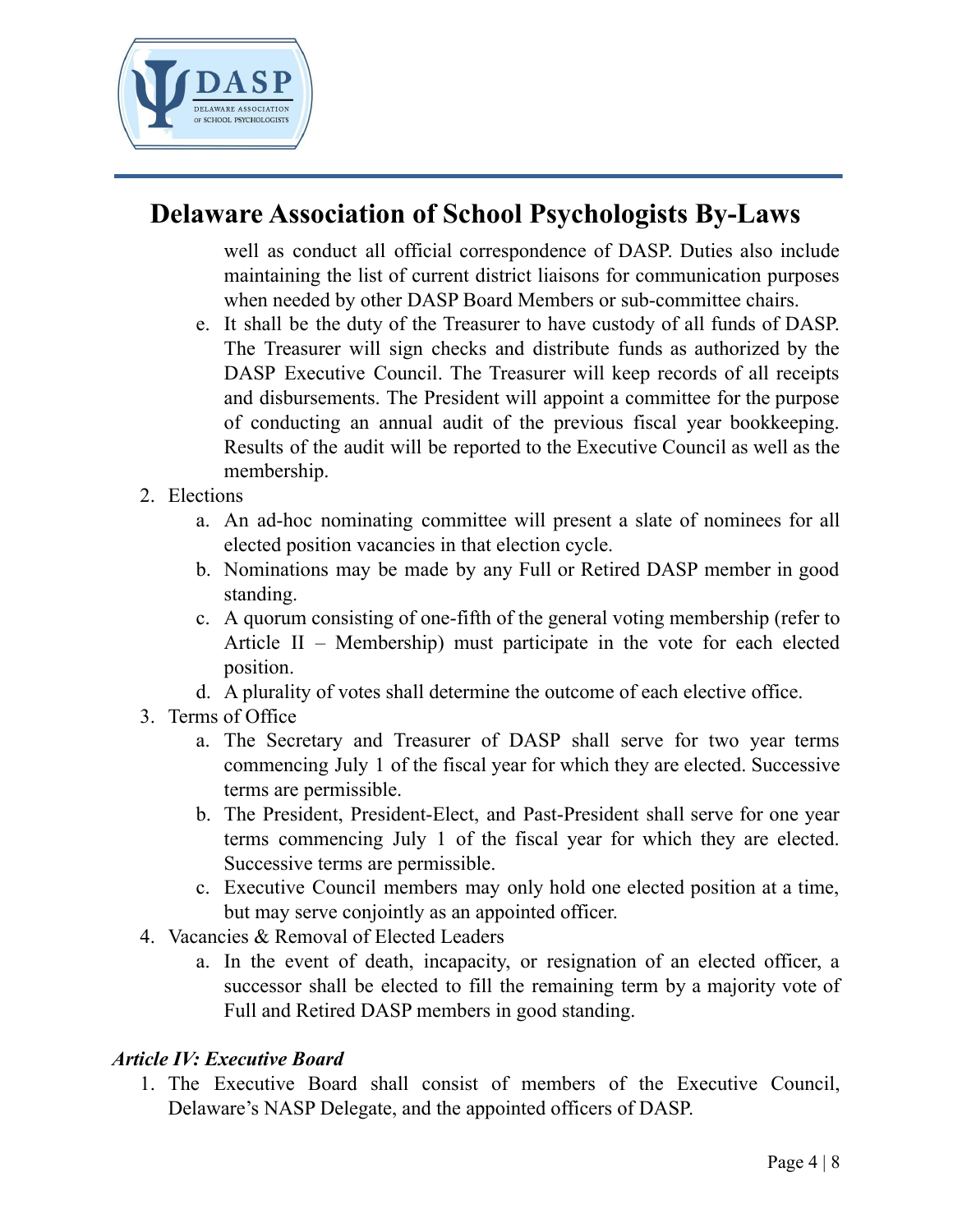

- 2. The appointed officers of DASP shall include: Membership Chair, Program Chair, Government and Professional Relations (GPR) Chair, Parliamentarian/Credentialing Contact, Communications Chair, and Nominations Committee.
	- a. The Membership Chair shall maintain a list of current members in good standing and promote increased DASP membership and membership engagement on DASP Board sub-committees and in DASP sponsored events. The Membership Chair will disseminate information on the benefits of being a DASP member and will organize member events (such as a 5k, volunteering projects, social events, etc.).
	- b. The Program Chair shall head the Program Committee. The Program Committee is responsible for planning, organizing, and executing DASP conferences, workshops, and other professional development.
	- c. The Government and Professional Relations (GPR) Chair shall head the GPR Committee. The GPR Committee is responsible for building relationships among key stakeholders outside of the organization to increase awareness of school psychological services and advocate for the needs of children.
	- d. The Parliamentarian/Credentialing Contact shall maintain DASP documents and records and ensure DASP procedures are followed. Duties also include serving as a point-person for all state credentialing questions and information. The Parliamentarian/Credentialing Contact is also responsible for maintaining continuing education credits in partnership with NASP, DDOE, or any other professional organizations.
	- e. The Communications Chair will moderate the DASP forums and other social media communications.
	- f. The Nominations Committee will review and, by simple majority, appoint committee chairs.
- 3. The Nominations Committee shall consist of the Executive Council Members.
- 4. Co-Chairs may be appointed at the discretion of the Nominations Committee.
- 5. Appointed officers regularly report to the Executive Board.
- 6. Delaware's NASP Delegate is voted on by Delaware NASP Members in good standing, for a term of three years. NASP Delegate responsibilities are outlined by NASP. NASP Delegates are strongly encouraged to be Full Members of DASP and to serve on the Executive Board.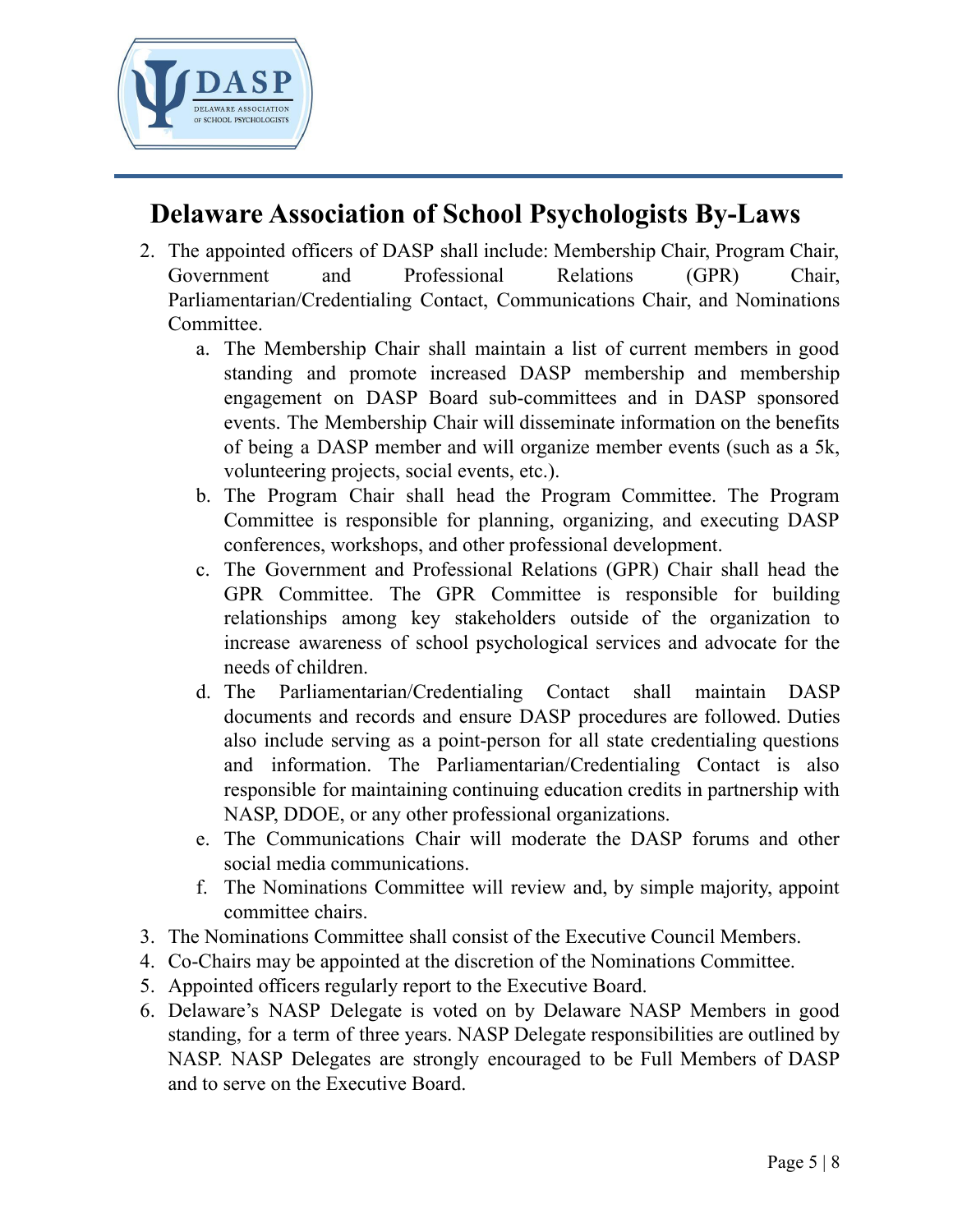

#### *Article V: Committees*

- 1. Four committees serve under the Executive Board of DASP: Program, GPR, Audit, and School Psychologist of the Year Award (SPOTY Award). Other committees may be formed, as necessary to the functioning of DASP.
	- a. The Program Chair will recruit and manage members of the Program Committee. Members of the Program Committee shall be members of DASP in good standing.
	- b. The GPR Chair will recruit and manage members of the GPR Committee. Members of the GPR Committee shall be members of DASP in good standing.
	- c. The President-Elect shall serve as the Audit Chair, and will appoint at least three members to the Audit Committee, to review all fiscal documents, bookkeeping, and other DASP records. Members of the Audit Committee shall be members of DASP in good standing. The Treasurer shall not be a member of the Audit Committee.
	- d. The Past-President shall serve as the SPOTY Award Committee Chair, and will appoint at least three members to the SPOTY Award Committee, one representative from each county, to review SPOTY Award nominations. Members of the SPOTY Award Committee shall be members of DASP in good standing. SPOTY Award nominees shall not be members of the SPOTY Award Committee.

#### *Article VI: Meetings*

- 1. Types of DASP meetings include: business, Executive Board, Executive Council, and committee meetings.
	- a. Business meetings are open to all current DASP members in good standing. All current DASP members should be invited to participate in all business meetings.
		- i. There will be a minimum of one DASP business meeting per fiscal year.
		- ii. The President shall call additional business meetings at the request of at least five members of DASP or at his/her discretion.
	- b. Executive Board meetings shall consist of members of the Executive Council, Delaware's NASP Delegate, and the appointed officers of DASP, and are open to all current DASP members in good standing.
		- i. There will be a minimum of four Executive Board meetings per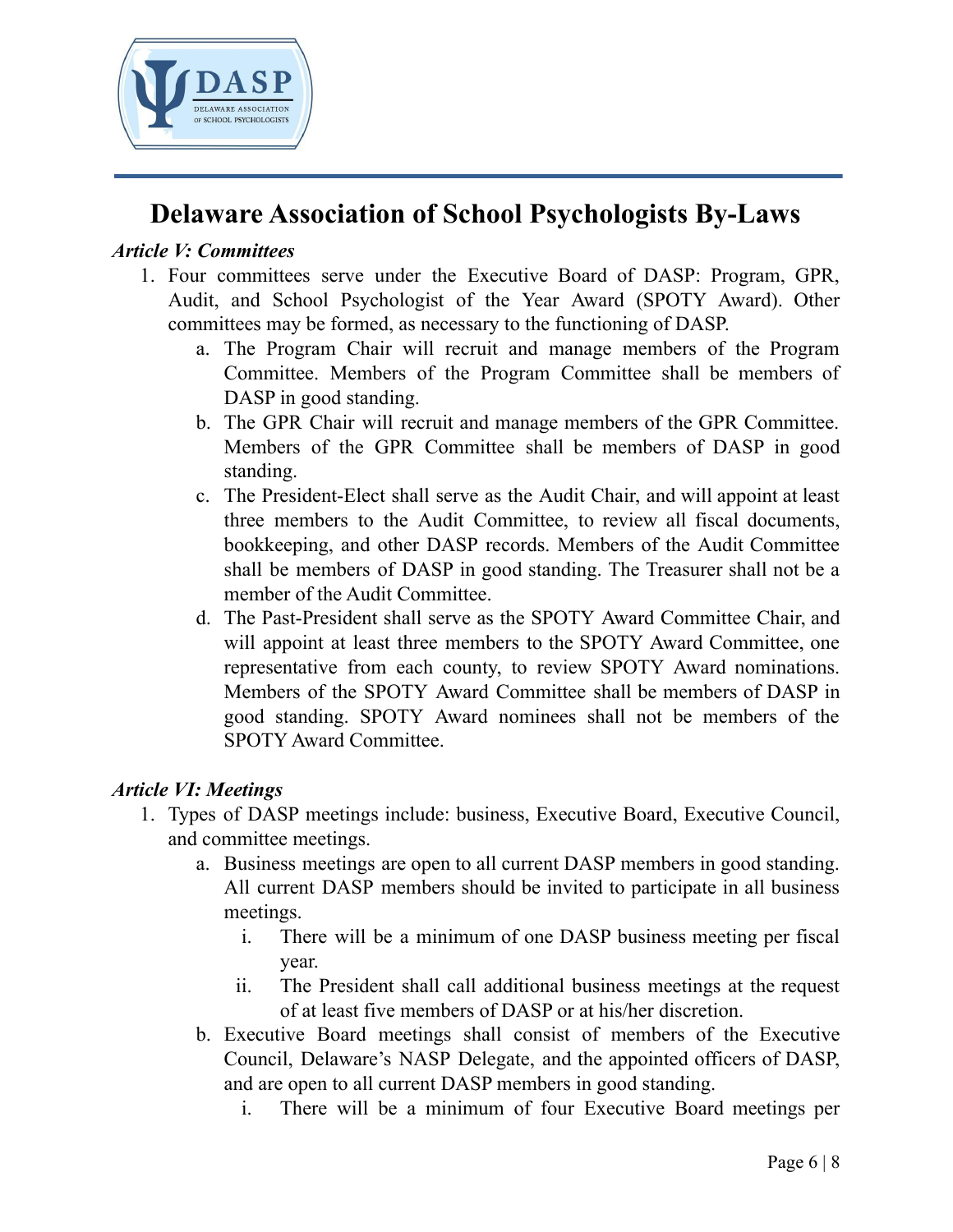

fiscal year.

- ii. The President shall call additional Executive Board meetings at his/her discretion.
- c. Executive Council meetings shall consist of the elected officers of DASP, including the President, Past-President, President-Elect, Secretary, and Treasurer.
	- i. The Executive Council will meet at the discretion of its members.
- d. Committee meetings shall consist of committee members and committee Chairs.
	- i. Committees will meet at the discretion of the Committee Chair.

### *Article VII: Voting Procedures*

- 1. General Membership
	- a. A quorum (minimum number of members needed to hold a vote) shall consist of one-fifth of the general voting membership (refer to Article  $II$  – Membership).
	- b. A quorum must be present before voting may occur.
	- c. A simple majority (51% or more votes) is needed in business meeting voting.
- 2. Executive Board
	- a. A quorum of the Executive Board shall consist of a simple majority of current Executive Board members.
	- b. A quorum must be present before voting may occur.
	- c. A vote of 2/3 of the Executive Board members present is needed to approve a motion or action.
- 3. Executive Council
	- a. A quorum of the Executive Council shall consist of all five members.
	- b. A quorum must be present before voting may occur.
	- c. A simple majority is needed to approve a motion or action.
	- d. If the motion or action involves a member of the Executive Council, the remaining members of the Council shall vote without that member present.

### *Article VIII: Dues and Assessments*

- 1. There will be dues and/or assessments appropriate to cover annual expenses.
- 2. The amount of dues or assessments for each membership category shall be determined by the Executive Board.